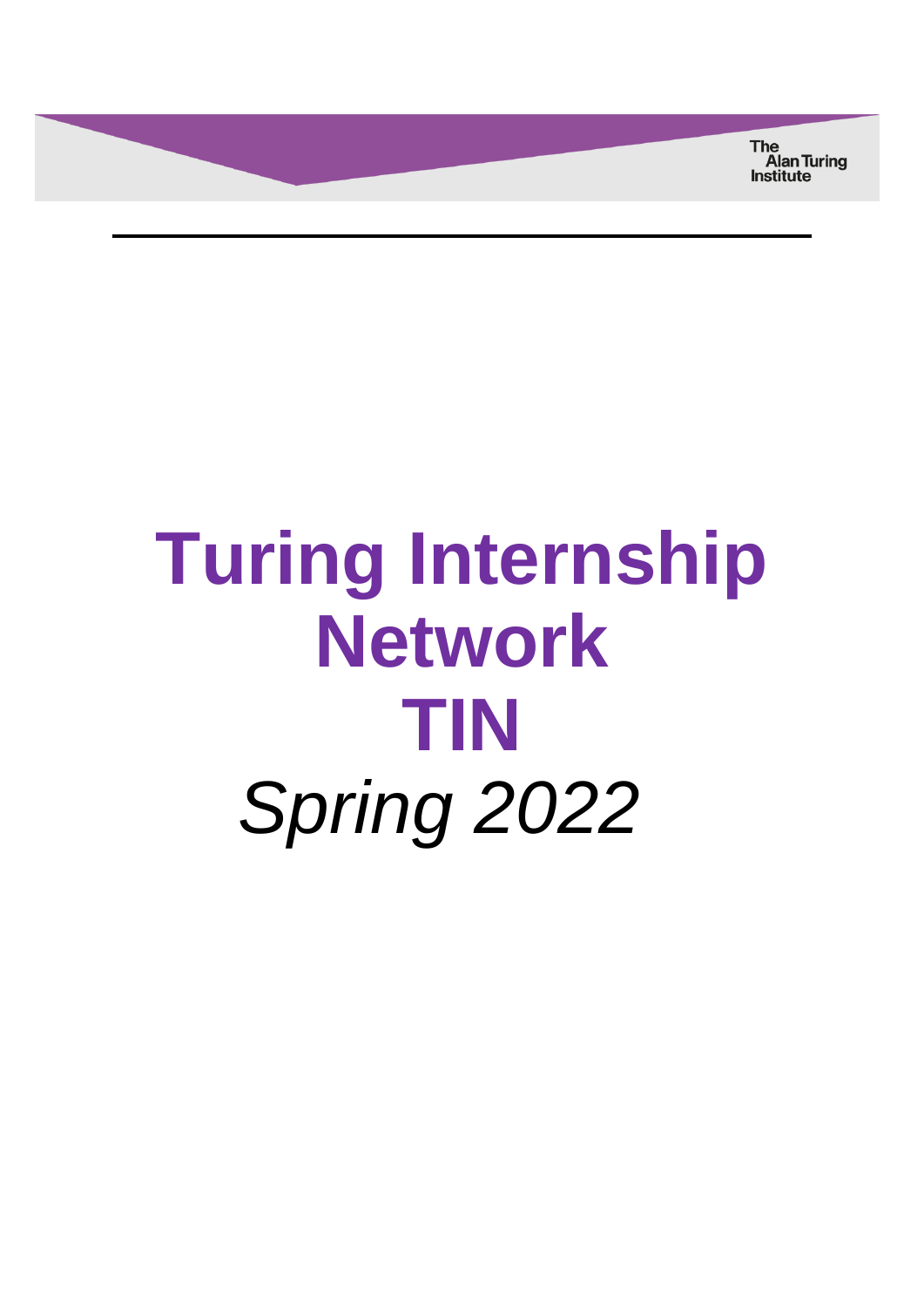### **Introduction to the Scheme**

The Alan Turing Institute is a world-leading hub of scientific innovation using data science and AI. Taking advantage of our unique position as national institute of data science and AI, and of our well-established business relationships with external industry partners and collaborators, in 2020 we created the Turing internship Network, a nationwide engagement scheme that connects doctoral students interested in acquiring industry experience and business awareness with businesses and organisations that seek to address challenges using data science.

One of the goals of the Institute is to train the next generation of data scientists and the Turing Internship Network allows us to link businesses, governmental organizations, charities and NGOs to those researchers who wish to apply their research expertise and technical skills to tackle real-world challenges and gain new skills in a business setting. Through TIN students can also establish professional connections in an industry of their interest and explore future employment opportunities outside of academia.

This document introduces the new offering for the Spring 2022 round of recruitment and provides guidance for applicants and details of how to apply. We encourage candidates to share the document *Information for Supervisors* with their supervisors before they apply.

## **New Offering in Spring 2022**

Now in its fourth round of recruitment, the Turing Internship Network has expanded its existing internship offering considerably and welcomes three new TIN partners and collaborators: HSBC, Fujitsu Research of Europe and the Department for Transport. For this new round, our partners and collaborators are offering 3-6 month internships in a wide range of research areas, such as data science and responsible AI, digital twins, graph machine learning, synthetic data generation, etc.

For the first time this Spring, we are also offering new exciting internship opportunities which include a [Data Study Group \(DSG\)](https://www.turing.ac.uk/collaborate-turing/data-study-groups) component. These are part of a brand-new scheme that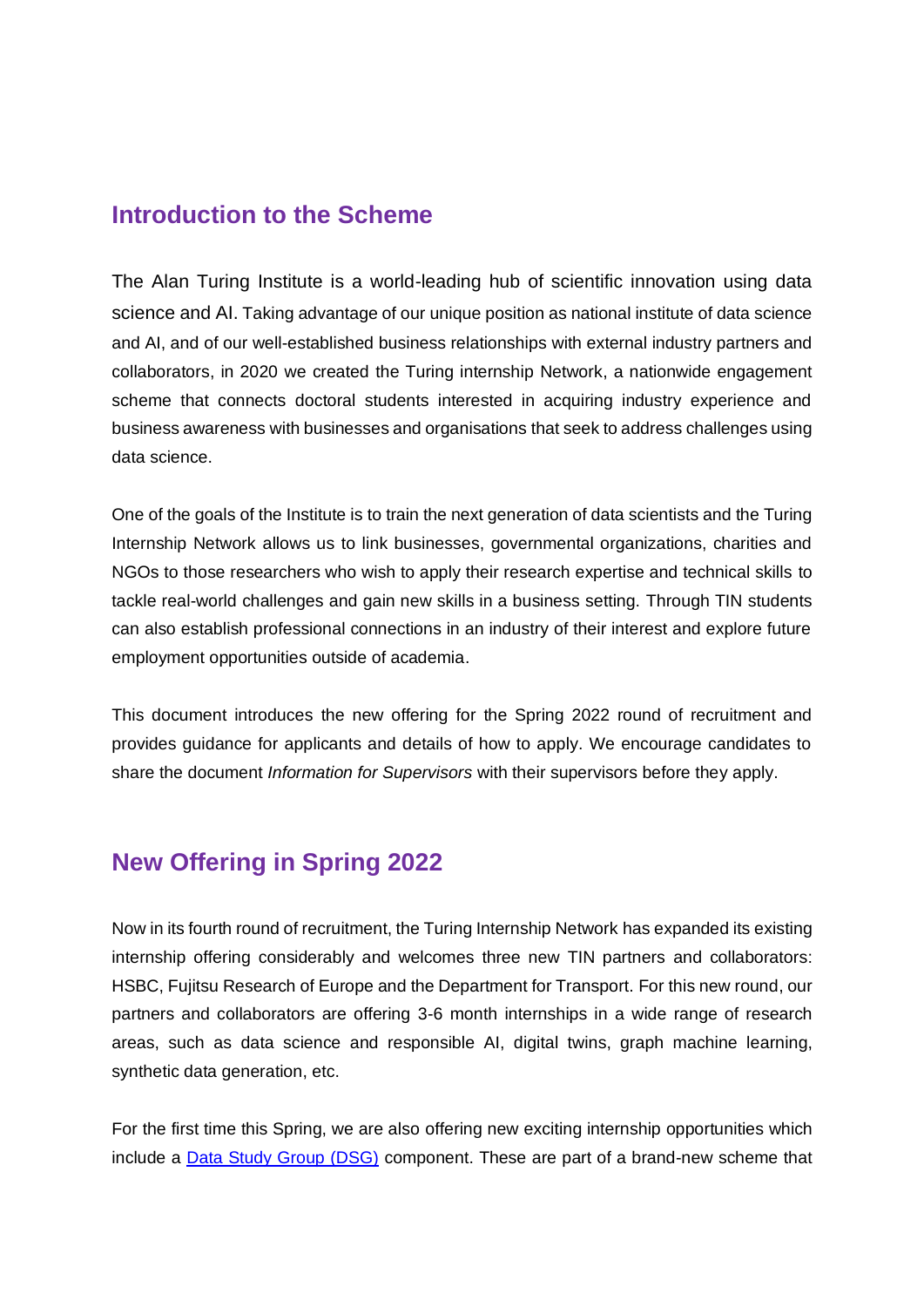combines the Turing Internship Network and award-winning DSG. This new programme gives doctoral students the opportunity to undertake a 4-6 month internship at one of nine collaborating environment and sustainability charities and non-governmental organisations. As well as working on projects driven by their host organisation, students will also prepare a project-related Data Study Group challenge and represent the organisation during the DSG that will follow on.

New to the Turing Internship Network is also the opportunity for successful candidates to engage with the Institute during their internship. Traditionally, the Institute has provided the platform, resources and expertise to match candidates with TIN partners and collaborators, with them taking the leading role after the appointment of the intern. With this new round of recruitment, the Institute aims to offer students the opportunity to engage with our community and access some of the training activities offered to the Turing and wider research community throughout the year. These include our flagship courses in Research Software Engineering, and Reproducibility, Ethics and Open research, as well as opportunities to take online courses developed together with our research collaborators.

# **Aims and Objectives**

The new offering for this round of recruitment of TIN will allow the Institute to further contribute to:

- growing the Data Science and AI fields in the UK more widely and support and promote links between businesses and academics, and enhance research and collaborations that have a positive impact on society;
- reaching its goal to *Train the leaders of the future*.

The aims and objectives of the Turing Internship Network are to:

- help doctoral students in applying their knowledge and technical/communication/collaboration skills in real life scenarios;
- support doctoral students in gaining new knowledge and skills in a filed related to their research or in a filed they are interested in learning more about;
- support doctoral students and their supervisors in networking and making new connections with industry partners.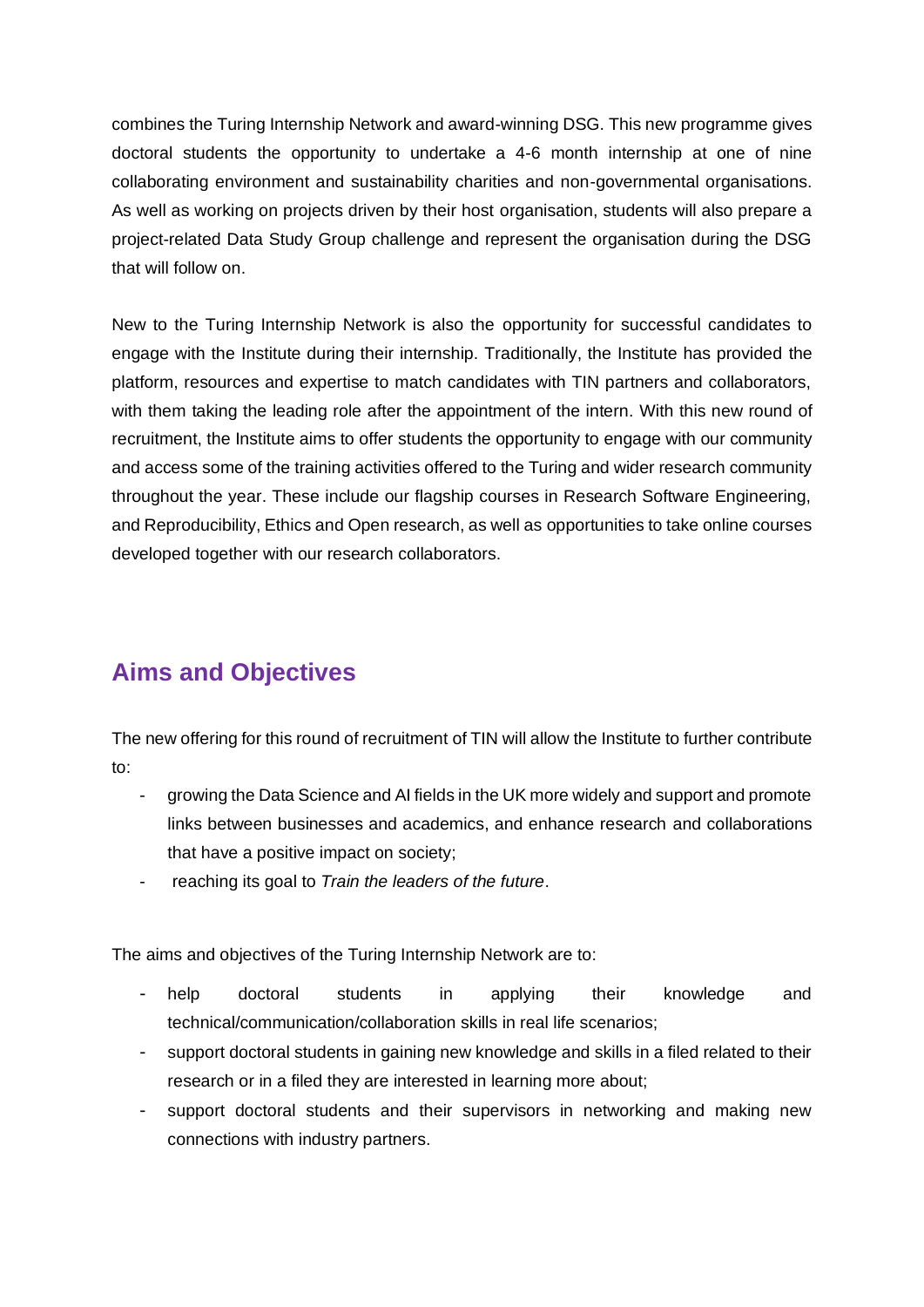# **Eligibility and Assessment Criteria**

Students must meet all the following eligibility criteria to be considered for the scheme:

- Be a current **doctoral student** enrolled in a university based in the UK or Ireland;
- Be studying for a PhD that heavily uses methods or concepts from mathematics, statistics, data science, computer science, AI, ethics and/or technology;
- Have completed the first year of doctoral studies (not counting training/rotation year) at the start of the internship;
- Be able to **pause their studies** for the entire duration of the internship, unless the internship allows for part-time or flexible working
- Have the **right to work** and be based in the UK or Ireland depending on the role location \*\*;
- The student's supervisor and university department must support their application.

\*\* *If you are a Student Visa holder (international student), please discuss with your university the possibility of undertaking an internship and obtain a written approval before applying. Student Visa holders must be sure that they can work part time or full time (depending on the internship requirements) before they submit an application. Candidates who do not have a written approval from their university will not be shortlisted.*

Additional eligibility requirements may apply for specific internships, and they will be checked in the application form.

When assessing applicants to shortlist them for interviews with the TIN partners and collaborators, we will look at the following areas:

**Motivation**: The interest of the applicant in the role they are applying for.

**Knowledge and previous experience**: The experience the applicant brings to the role.

**Skills**: The skillset that will help the candidate perform well in the role.

**Goals**: What the applicant hopes to learn and achieve during the internship and the benefits for their research.

## **Application Process**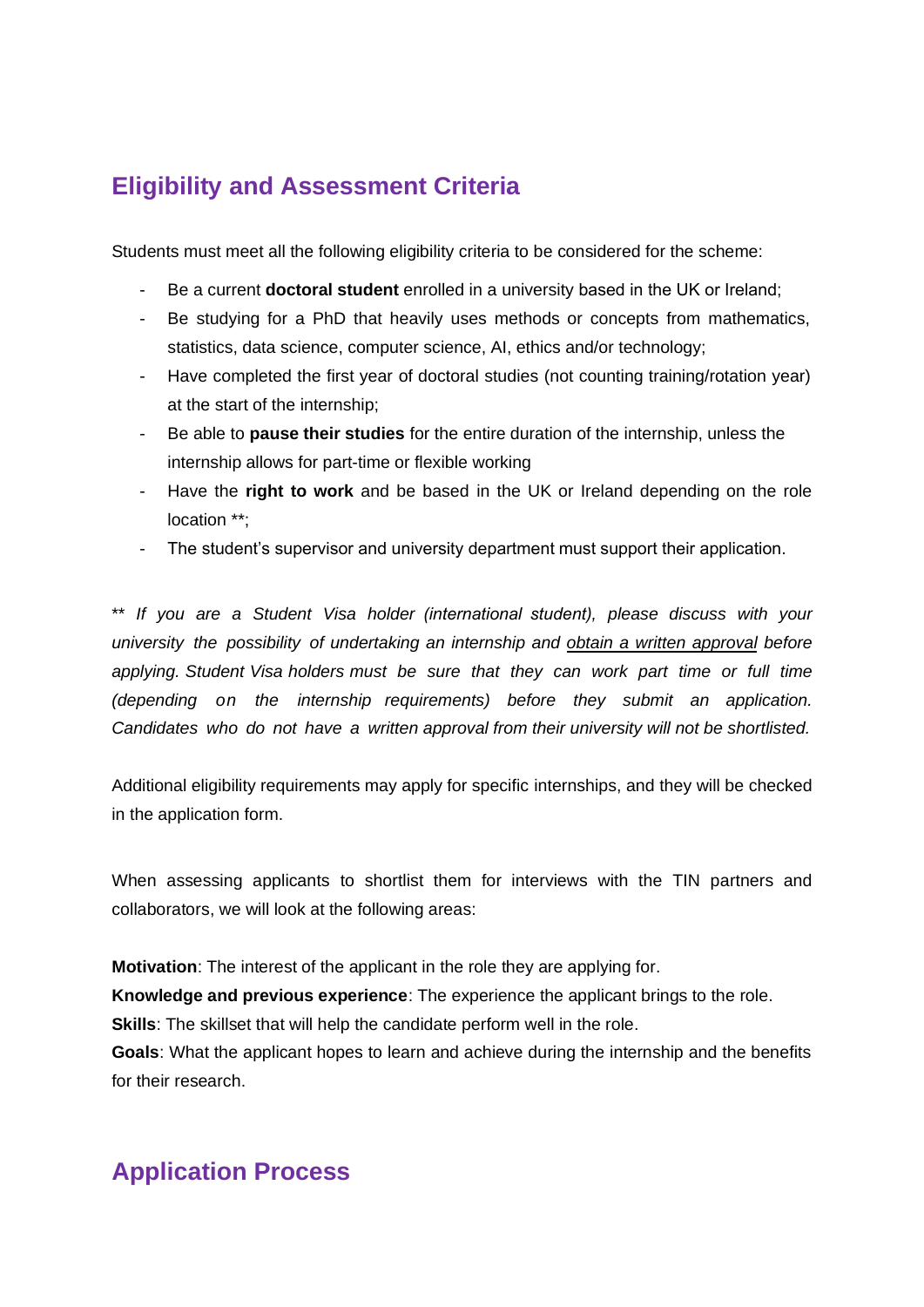## **Timeline**

| <b>Application Stage</b>            | <b>Key Dates</b>           |
|-------------------------------------|----------------------------|
| Applications open                   | 25 May 2022                |
| Applications close                  | 28 June 2022               |
| Applications review period          | 28 June - 30 July 2022     |
| Call for interview (if shortlisted) | From 1 August 2022 onwards |

#### How to apply

Applicants should discuss the scheme with their supervisor and university department to gain their approval to participate and pause their PhD if offered an internship.

Applicants apply directly to the Turing through our Flexigrant application system. The application form will ask for the role they wish to apply for and will give them the option to choose a second role they would like to be considered for if they are not shortlisted for their first choice. The Turing Internship Network Team also reserve the right to suggest other internship roles based on the submitted application.

The application form will also ask details about the PhD research project and your goals and interest in applying for an internship in line with the assessment criteria.

We encourage applicants to carefully read the internship role descriptions published on the website and the ones included in the internship roles packet available in our Flexigrant application system (please note that details about the roles available at GCHQ can only be found in the TIN internship roles packet that is accessible after creating an applicant account on Flexigrant).

Before starting an application, we also encourage applicants to research information about the organisation offering the role, learn about the culture and the work they do and think about how your knowledge and skills meet the requirements listed under the 'Ideal Intern' section. Applicants should also reflect on their previous experience (study, work, volunteer) and come up with examples that demonstrate how well they can cover the responsibilities listed in the role description.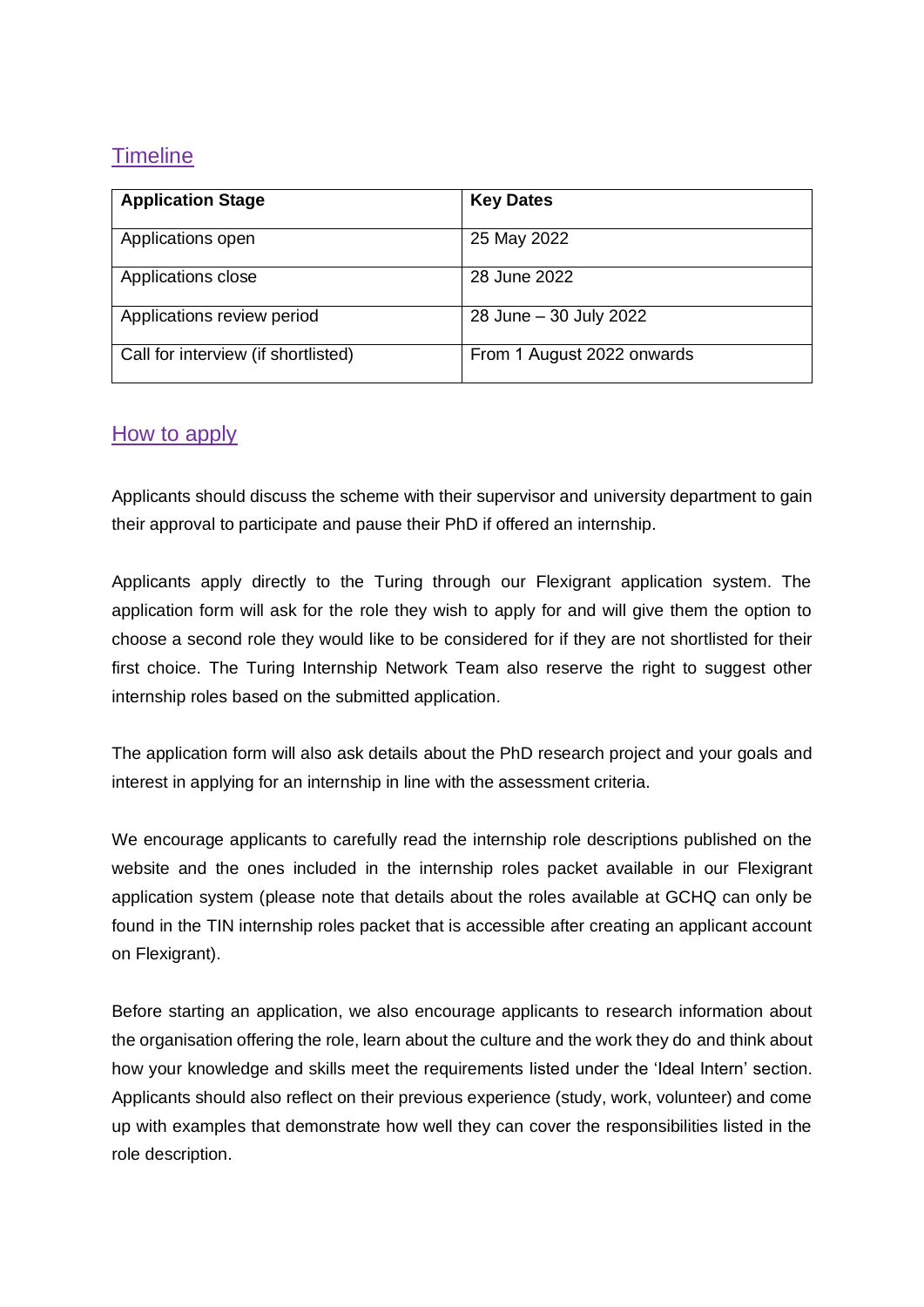To be considered, all applications must be completed and submitted **by the 28 <sup>t</sup><sup>h</sup> of June, 2pm BST**.

#### Assessment Process

All applicants are assessed on their application form only. Applicants who are shortlisted by the Turing Internship Network team and the organisation will be invited to interviews.

Applications will first be checked for eligibility. All eligible applications will then be reviewed by the Turing Internship Network team and the project leads of each organisation. Successful applications will be invited to an interview which is likely to take place in August (please note that some organisations may require you to take an online assessment prior to interview). All applicants will be notified of the outcome of their application by early August.

If offered an internship, applicants will liaise directly with the organisation to sign a contract and pass any security check requirements. Please note that for some organisations the security checks may take up to 2-3 months to be completed before the internship can start.

## **Equality Diversity and Inclusion**

The Alan Turing Institute has a mission to make great leaps in data science and artificial intelligence to change the world for the better and recognises that to make such great advancements and help solve the world's problems and challenges, we need to accurately reflect the world's diverse composition and build an inclusive community.

We are taking seriously questions of diversity, equity and inclusion as impact and importance to success and excellence in our field, community and mission. We are committed to actively working to embed and ensure our functions and research schemes are accessible, inclusive, and diverse. Applicants can be of any nationality and applicants from under-represented groups are encouraged to apply. We welcome applicants from all universities based in the UK or Ireland, and those who have taken a career break and are now enrolled in a PhD programme.

#### Reasonable Adjustments